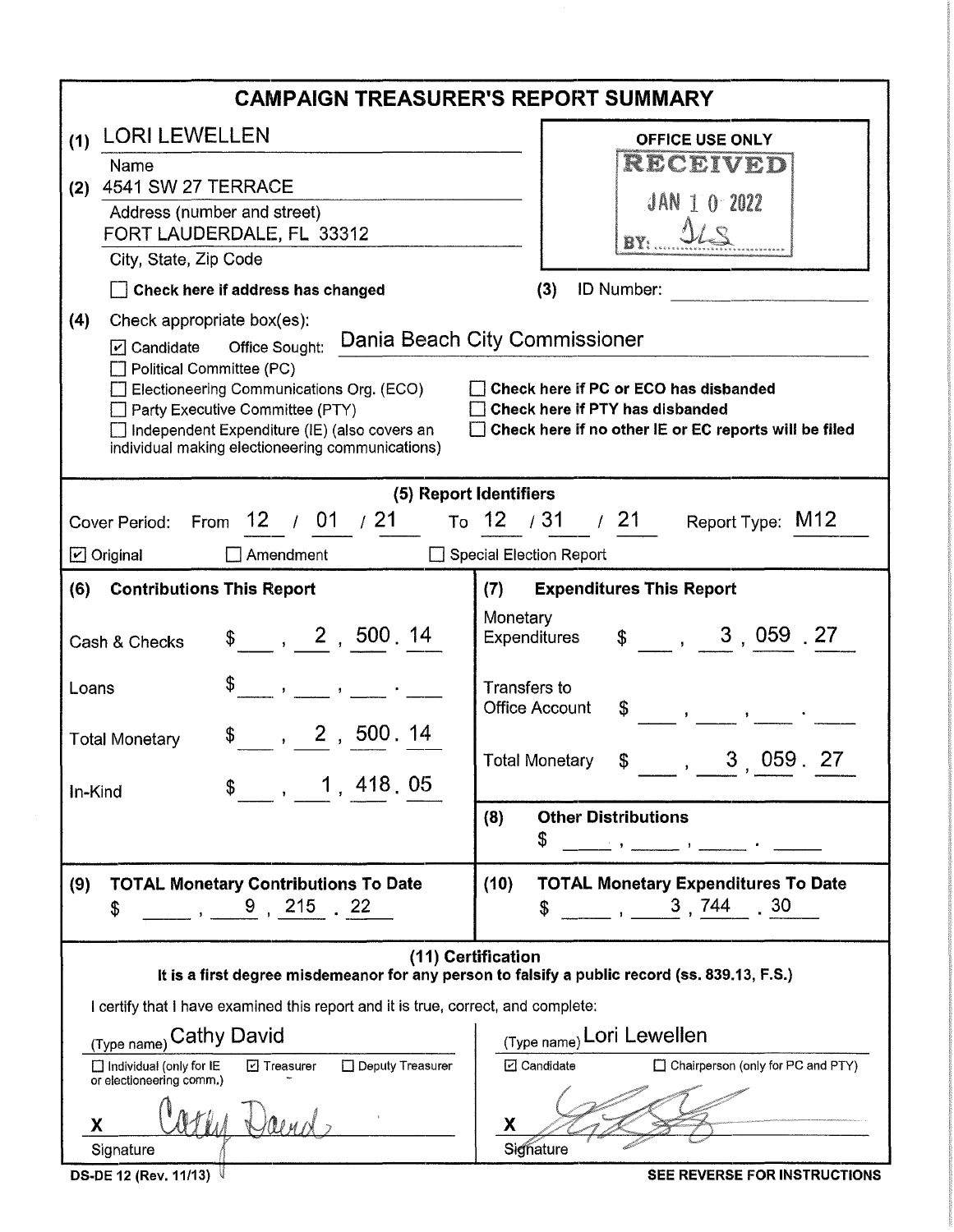## **CAMPAIGN TREASURER'S REPORT - ITEMIZED CONTRIBUTIONS**

| LORI LEWELLEN CAMPAIGN<br>$(1)$ Name                       |                                                                                                                                                 |                                          | (2) I.D. Number             |                                |                   |                    |
|------------------------------------------------------------|-------------------------------------------------------------------------------------------------------------------------------------------------|------------------------------------------|-----------------------------|--------------------------------|-------------------|--------------------|
| (3) Cover Period                                           | 21<br>12 <sup>°</sup><br>01<br>$\mathcal{L}$ and $\mathcal{L}$<br>T                                                                             | 12<br>through                            | 31<br>21<br>$\prime$        | $(4)$ Page                     | 1                 | $\mathbf{1}$<br>of |
| (5)<br>Date<br>(6)<br>Sequence<br>Number<br>12<br>01<br>21 | (7)<br>Full Name<br>(Last, Suffix, First, Middle)<br>Street Address &<br>City, State, Zip Code<br>Meyers Group Management<br>2999 NE 191 Street | (8)<br>Contributor<br>Occupation<br>Type | (9)<br>Contribution<br>Type | (10)<br>In-kind<br>Description | (11)<br>Amendment | (12)<br>Amount     |
| $\prime$<br>1                                              | Suite 510<br>Aventura, FL 33180                                                                                                                 | lв<br>Real Estate                        | CHE                         |                                |                   | 1000.00            |
| 12<br>01<br>2021<br>$\overline{2}$                         | Shapiro Jay<br>21101 NE 38th Ave<br>Miami, FL 33180                                                                                             | Real Estate<br>T                         | CHE                         |                                |                   | 500.00             |
| 01<br>12<br>21<br>3                                        | Master Development Inc<br>115 N Bryan Road<br>Suite J<br>Dania Beach, FL 33004                                                                  | lв<br>Real Estate                        | CHE                         |                                |                   | 1000.00            |
| $ 12\rangle$<br>31<br>21<br>$\bf 4$                        | Centennial Bank<br>1991 Stirling Road<br>Dania Beach, Fl 33004                                                                                  | B                                        | INT                         |                                |                   | .14                |
| $ 12\rangle$<br>21<br>14<br>$\overline{5}$                 | Rauhe, Sascha<br>900 Natures Cove Rd<br>Dania Beach, Fl 33004                                                                                   | Business Own<br>II                       | INK                         | Pens                           |                   | 759.70             |
| 12 <br>14<br>21<br>6                                       | Rauhe, Katja<br>1845 Cordova Rd, #203<br>Fort Lauderdale, FL<br>33316                                                                           | Business Own INK<br>ΙT                   |                             | Pens                           |                   | 433.35             |
| $ 12\rangle$<br>17<br>21<br>7<br>$\overline{7}$            | White, Joe<br>4541 SW 27 Terrace<br>Fort Lauderdale, Fl<br>33312                                                                                | ΙI<br>restaurant                         | INK                         | Turkeys                        |                   | 225.00             |

DS-DE 13 (Rev. 11/13) SEE REVERSE FOR INSTRUCTIONS AND CODE VALUES

 $\sim$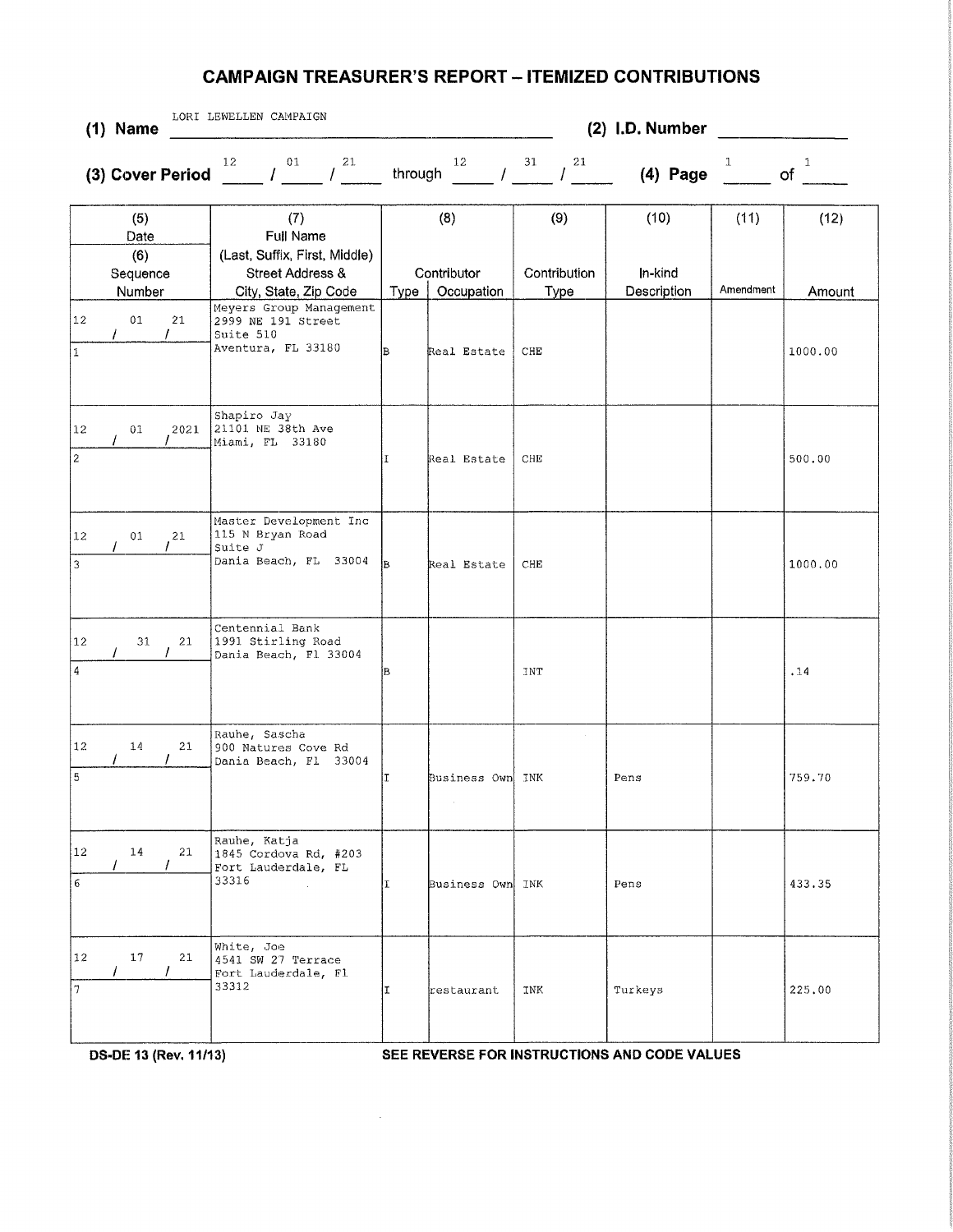|                                                        | (3) Cover Period $\frac{12}{2}$ / $\frac{01}{2}$ / $\frac{21}{2}$ through $\frac{12}{2}$ / $\frac{31}{2}$ / $\frac{21}{2}$ |                                                                                         | (4) Page $\frac{1}{2}$ of $\frac{2}{2}$ |                   |                       |
|--------------------------------------------------------|----------------------------------------------------------------------------------------------------------------------------|-----------------------------------------------------------------------------------------|-----------------------------------------|-------------------|-----------------------|
| (5)<br>Date<br>(6)<br><b>Sequence</b><br><b>Number</b> | (7)<br><b>Full Name</b><br>(Last, Suffix, First, Middle)<br><b>Street Address &amp;</b><br>City, State, Zip Code           | $\overline{(8)}$<br>Purpose<br>(add office sought if<br>contribution to a<br>candidate) | (9)<br><b>Expenditure</b><br>Type       | (10)<br>Amendment | (11)<br><b>Amount</b> |
| 14/21<br>ı                                             | Party City<br>3911 Oakwood Blvd<br>Hollywood, FL 33021                                                                     | supplies for<br>Christmas turkey<br>give away                                           | MON <sub>1</sub>                        |                   | 6.39                  |
| ,14,21<br>$\overline{2}$                               | Dollar Tree<br>2620 Griffin Road<br>Fort Lauderdale, FL 33312                                                              | supplies for<br>Christmas turkey<br>give away                                           | 14QN                                    |                   | 12.04                 |
| $14$ 21<br>3                                           | Ideal Food Market<br>308 E. Dania Beach Blvd<br>Dania Beach, Fl. 33004                                                     | supplies for<br>Christmas turkey<br>give away                                           | 140N                                    |                   | 12.75                 |
| 21<br>20<br>$\mathcal{A}$                              | Dollar Tree<br>2620 Griffin Road<br>Fort Lauderdale, FL 33312                                                              | supplies for<br>Christmas turkey<br>give away                                           | IMON.                                   |                   | 18,73                 |
| 20, 21<br>5                                            | Dollar Tree<br>316 E Dania Beach Blvd<br>Dania Beach, Fl. 33004                                                            | supplies for<br>Christmas turkey<br>give away                                           | 110N                                    |                   | 29.43                 |
| 20 21<br>6                                             | Publix<br>3102 Griffin Road<br>Fort Lauderdale, FL 33312                                                                   | supplies for<br>Christmas turkey<br>give away                                           | MON                                     |                   | 93,69                 |
| , 21<br>,20<br>7                                       | Dollar Tree<br>316 E Dania Beach Blvd<br>Dania Beach, FL 33004                                                             | supplies for<br>Christmas turkey<br>give away                                           | MON                                     |                   | 4.01                  |
| 22, 21                                                 | Publix<br>402 E Dania Beach Blyd<br>Dania Beach, Fl. 33004                                                                 | supplies for<br>Christmas turkey<br>give away                                           | 11ON.                                   |                   | 32.23                 |
| 8                                                      |                                                                                                                            |                                                                                         |                                         |                   |                       |

THE PROPERTY IN CONTRACTOR CONTRACTOR

A STRAINT THE LAURENCE BESARD